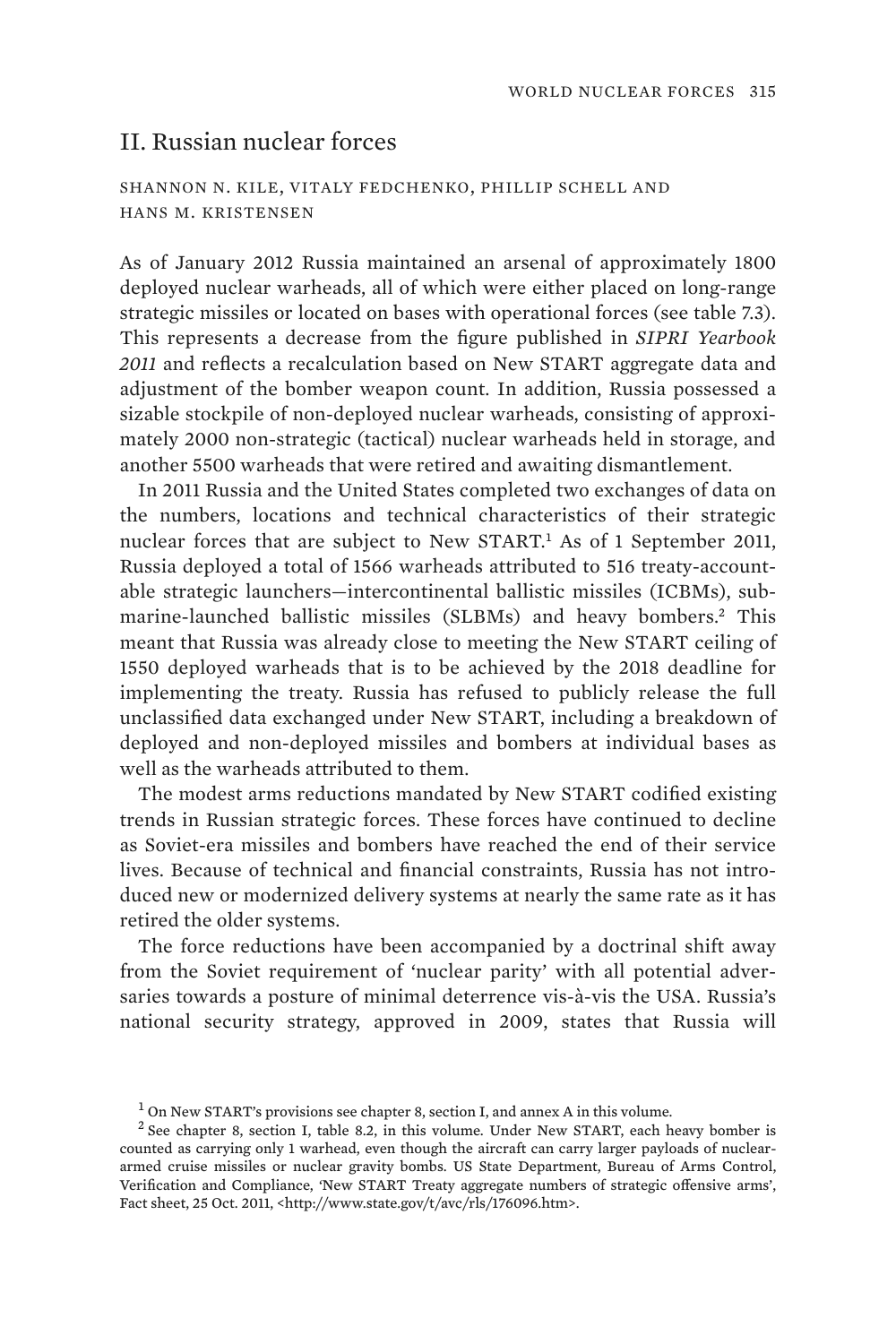| Type/Russian designation<br>(NATO designation)            | No.<br>deployed | Year first<br>deployed | Range<br>$(km)^d$     | Warhead<br>loading                                   | No. of<br>warheads <sup>b</sup> |
|-----------------------------------------------------------|-----------------|------------------------|-----------------------|------------------------------------------------------|---------------------------------|
| <b>Strategic offensive forces</b>                         |                 |                        |                       |                                                      | $-1510/2430$                    |
| <b>Bombers</b>                                            | 72              |                        |                       |                                                      | $72/820^{\circ}$                |
| Tu-95MS6 (Bear-H6)                                        | 28              | 1981                   | $6500 -$<br>10 500    | $6 \times AS-15A$<br>ALCMs, bombs                    | 28/168                          |
| Tu-95MS16 (Bear-H16)                                      | 31              | 1981                   | $6500 -$<br>10 500    | 16 x AS-15A<br>ALCMs, bombs                          | 31/496                          |
| Tu-160 (Blackjack)                                        | 13              | 1987                   | $10500 -$<br>13 200   | $12 \times AS-15B$<br>ALCMs or AS-16<br>SRAMs, bombs | 13/156                          |
| <b>ICBMs</b>                                              | 322             |                        |                       |                                                      | 1087                            |
| RS-20V (SS-18 Satan)                                      | 50              | 1992                   | 11 000-<br>15 000     | $10 \times 500 - 800$ kt                             | 500                             |
| RS-18 (SS-19 Stiletto)                                    | 48              | 1980                   | 10 000                | 6 x 400 kt                                           | 288                             |
| RS-12M Topol (SS-25 Sickle)                               | 135             | 1985                   | 10 500                | $1 \times 800$ kt                                    | 135                             |
| RS-12M2 Topol-M (SS-27)                                   | 56              | 1997                   | 10 500                | $1 \times 800$ kt                                    | 56                              |
| RS-12M1 Topol-M (SS-27)                                   | 18              | 2006                   | 10 500                | 1 x (800 kt)                                         | 18                              |
| RS-24 Yars (SS-27 Mod 2)                                  | 15              | 2010                   | 10 500                | 6x(100?kt)                                           | 90                              |
| <b>SLBMs</b>                                              | 144             |                        |                       |                                                      | 352/528 <sup>d</sup>            |
| RSM-50 Volna (SS-N-18 M1<br>Stingray)                     | 48              | 1978                   | 6500                  | $3 \times 50$ kt                                     | 96/144                          |
| RSM-54 Sineva (SS-N-23 Skiff)                             | 96              | 1986/2007 9 000        |                       | 4 x 100 kt                                           | 256/384                         |
| RSM-56 Bulava (SS-NX-32)                                  | (32)            | (2011)                 | >8050                 | 6x(100?kt)                                           | (192)                           |
| <b>Non-strategic forces</b>                               |                 |                        |                       |                                                      | $(*2000)*$                      |
| ABM, air/coastal defence <sup>e</sup>                     | $-1100$         |                        |                       |                                                      | $(*425)*$                       |
| 53T6 (SH-08, Gazelle)                                     | 68              | 1986                   | 30                    | $1 \times 10$ kt                                     | $(68)*$                         |
| S-300/S-400 (SA-10/12/20/21)                              | 1000            | 1980                   | $\dddot{\phantom{0}}$ | 1 x low kt                                           | $(*340)*$                       |
| SSC-1B (Sepal)                                            | 34              | 1973                   | 500                   | 1 x 350                                              | $(-17)^{*}$                     |
| Air force weapons <sup>f</sup>                            | 430             |                        |                       |                                                      | $(*730)*$                       |
| Tu-22M3 (Backfire-C)                                      | 150             | 1974                   | $\ddot{\phantom{0}}$  | 3 x ASM, bombs                                       | $(*450)*$                       |
| Su-24M/M2 (Fencer-D)                                      | 264             | 1974                   | $\ddot{\phantom{0}}$  | 2 x bombs                                            |                                 |
| Su-34 (Fullback)                                          | 16              | 2006                   | $\ddot{\phantom{0}}$  | 2 x bombs                                            |                                 |
| Army weapons <sup>g</sup>                                 | 164             |                        |                       |                                                      | $(*164)*$                       |
| SS-21 Tochka (Scarab)                                     | 150             | 1981                   | 120                   | $(1 \times 10 \text{ kt})$                           | $(-150)*$                       |
| SS-26 Iskander (Stone)                                    | 24              | 2005                   | 500                   | (1 x 10 kt)                                          | $(-24)$ *                       |
| Navy weapons<br>SLCM, ASW, SAM, depth bombers, torpedoesh |                 |                        |                       |                                                      | $(*700)*$                       |
| Total deployed/assigned warheads                          |                 |                        |                       |                                                      | ~1 800/4 430 $^{\prime}$        |

#### **Table 7.3.** Russian nuclear forces, January 2012

. . = not available or not applicable; ( ) = uncertain figure; ABM = anti-ballistic missiles; ALCM = air-launched cruise missile; ASM = air-to-surface missile; ASW = anti-submarine warfare; ICBM = intercontinental ballistic missile; kt = kiloton; NATO = North Atlantic Treaty Organization; SAM = surface-to-air missile; SLBM = submarine-launched ballistic missile; SLCM = sea-launched cruise missile; SRAM = short-range attack missile.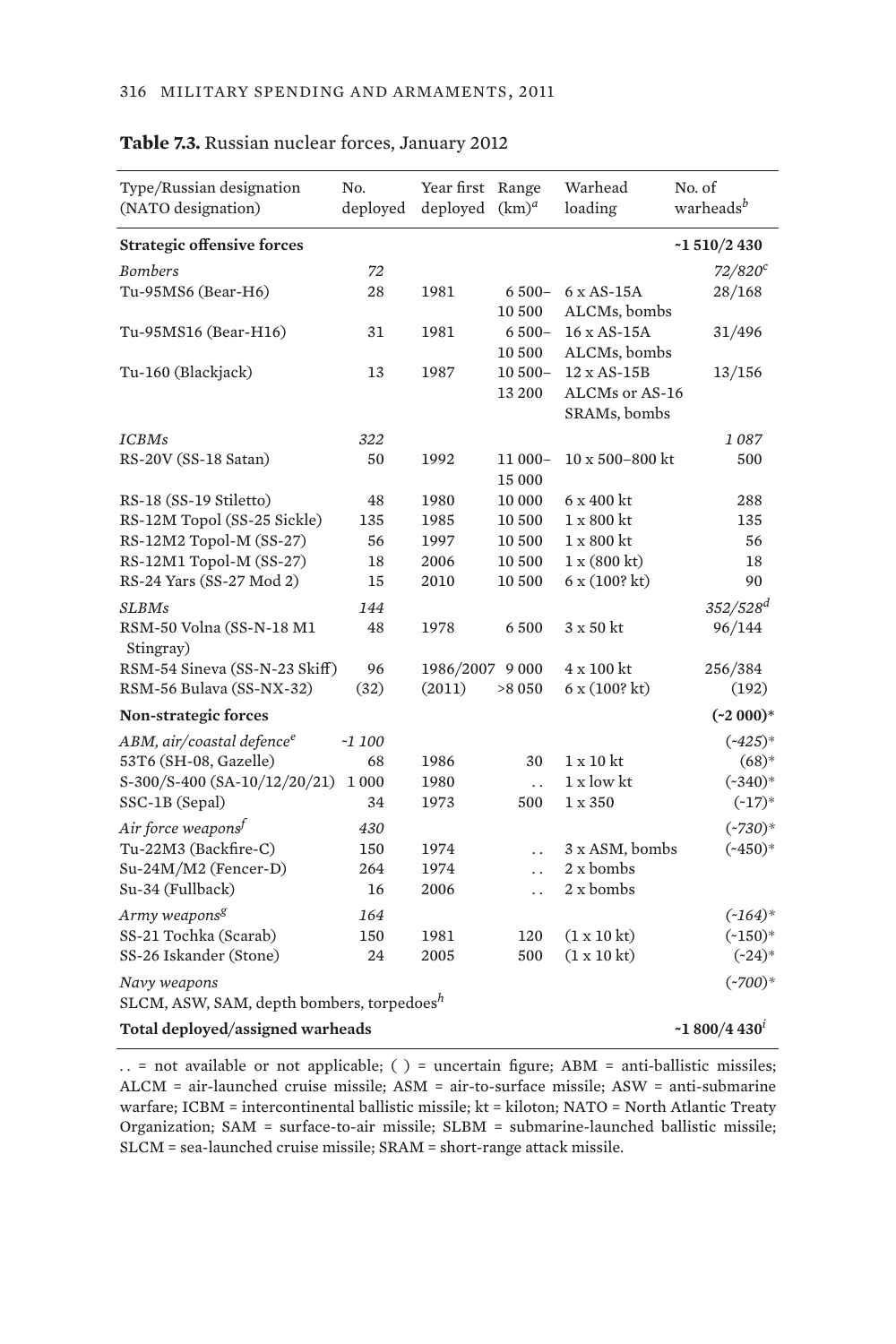\* According to the Russian Government, all non-strategic nuclear warheads are in storage, and are therefore not counted in the total number of deployed warheads. In addition to the 2000 warheads available for non-strategic nuclear-capable forces listed in the table, another 2000 warheads are estimated to have been retired and awaiting dismantlement.

*a* Aircraft range is for illustrative purposes only; actual mission range will vary according to flight profile and weapon loading.

*b* For strategic warhead estimates with two figures, the number on the left is the estimated count under New START for deployed warheads, while the number on the right is the total number of warheads estimated to be assigned to the delivery system. The table does not count so-called phantom aircraft, bombers that are not assigned a nuclear mission but still carry electronic equipment that make them accountable under the treaty.

*c* Of the 820 weapons that are estimated to be assigned to long-range bombers, only 300 are thought to be present at the bomber bases. The remaining weapons are thought to be stored at central storage facilities.

*d* Two or three of the SSBNs are in overhaul at any given time and do not carry their assigned nuclear missiles and warheads.

*e* The 51T6 (SH-11 Gorgon) is no longer operational. The S-300P (SA-10 Grumble, SA-12 Gargoyle), S-300V (SA-12A Gladiator, SA-12B Giant) and S-400 (SA-21 Growler) may have some capability against some ballistic missiles. Only about one-third of the 1000 deployed airdefence launchers are counted as having nuclear capability.

*f* These figures assume that only half of land-based strike aircraft have nuclear missions.

*g* According to NATO's International Military Staff, the Russian Zapad and Ladoga exercises held in Aug.–Sep. 2009 included 'missile launches, some of which may have simulated the use of tactical nuclear weapons'. Daalder, I., US Ambassador to NATO, 'NATO–Russia: NAC discusses Russian military exercises', Cable to SIPDIS, USNATO546, 23 Nov. 2009, <http://www. aftenposten.no/spesial/wikileaksdokumenter/article4028273.ece>.

*<sup>h</sup>* Surface ships are not believed to have been assigned nuclear torpedoes.

*i* The left-hand number is the number of warheads estimated to be counted by New START plus *c*. 300 bomber weapons that are thought to be present at bomber bases. Another 700 strategic warheads are estimated to be in reserve for SSBNs and bombers, and *c*. 2000 nonstrategic warheads are thought to be in central storage. In addition, *c*. 5500 retired warheads are thought to be in queue for dismantlement for a total inventory of *c*. 10 000 warheads.

*Sources*: Russian Ministry of Defence press releases; US Department of State, START Treaty Memoranda of Understanding, 1990–July 2009; New START aggregate data releases, 2012; US Air Force, National Air and Space Intelligence Center (NASIC), *Ballistic and Cruise Missile Threat* (NASIC: Wright-Patterson Air Force Base, OH, June 2009); World News Connection, National Technical Information Service (NTIS), US Department of Commerce, various issues; Russian news media; Russian Strategic Nuclear Forces, <http://www.russianforces.org/>; International Institute for Strategic Studies, *The Military Balance 2010* (Routledge: London, 2010); Cochran, T. B. et al., *Nuclear Weapons Databook*, vol. 4, *Soviet Nuclear Weapons* (Harper & Row: New York, 1989); *Jane's Strategic Weapon Systems*, various issues; *Proceedings*, US Naval Institute, various issues; 'Nuclear notebook', *Bulletin of the Atomic Scientists*, various issues; and authors' estimates.

maintain parity with the USA's offensive strategic weapons in the most cost-effective way.<sup>3</sup> According to senior military experts, Russia's strategic nuclear forces can guarantee 'minimally sufficient' (*garantirovanno dostatochnyi*) deterrence under current arms control limitations but need quali-

<sup>&</sup>lt;sup>3</sup> [National security strategy of the Russian Federation for the period until 2020], Presidential Decree no. 537, 12 May 2009, <http://www.scrf.gov.ru/documents/99.html>.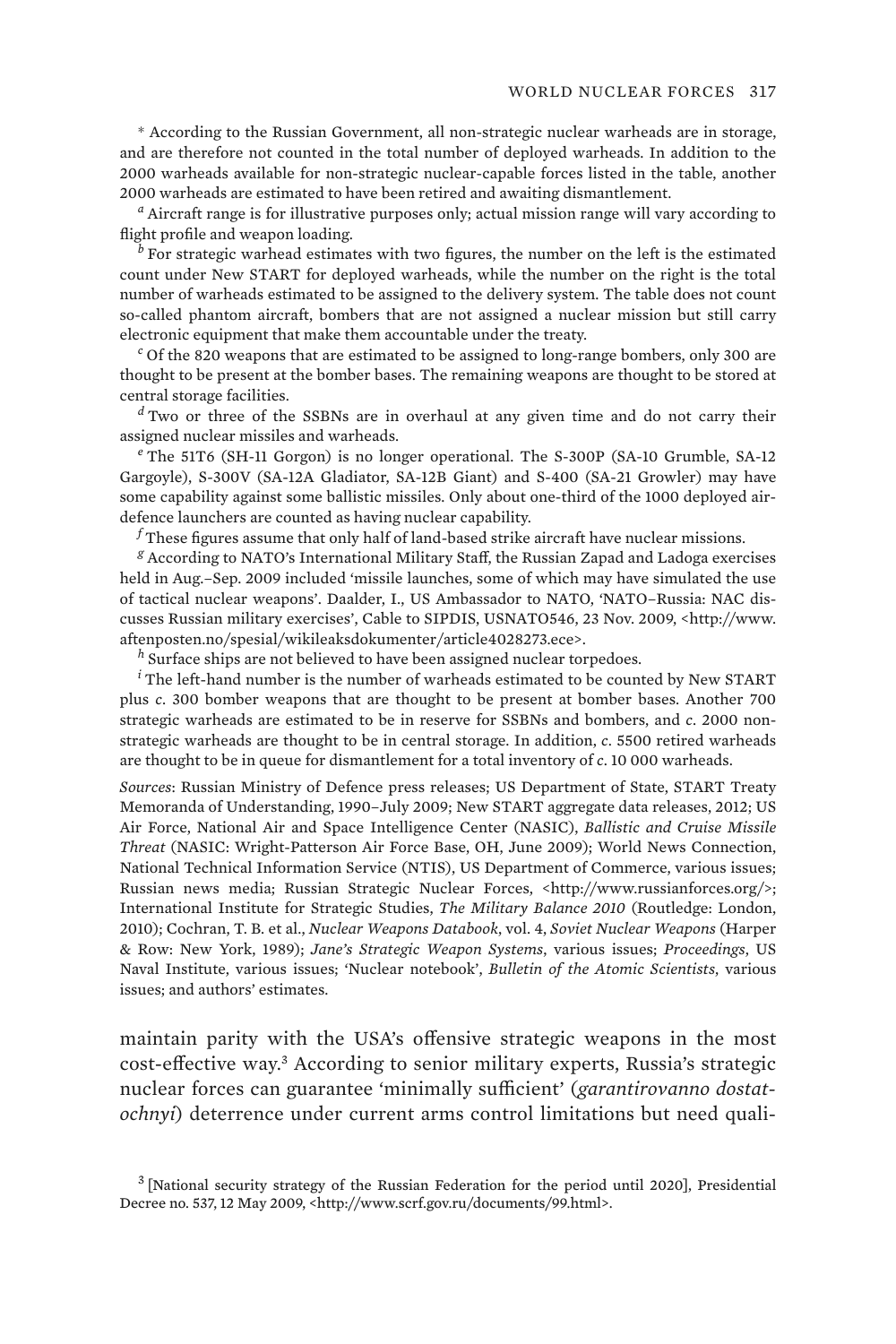tative improvements to enhance their survivability for an assured secondstrike capability and their ability to penetrate missile defences.<sup>4</sup>

Russia's strategic force modernization plans have prioritized the deployment of a new road-mobile ICBM and the development of a new silo-based heavy ICBM. Russia is also pressing ahead with the introduction into service of a new generation of strategic submarines and SLBMs, as well as the overhaul of its long-range bomber force.

#### **Strategic bombers**

Russia's Long-range Aviation Command includes 13 Tu-160, 31 Tu-95MS16 and 28 Tu-95MS6 bombers. In 2011 the command conducted 50 strategic bomber patrols, continuing the practice that was suspended in 1992 and resumed in 2007.<sup>5</sup> In order to maintain the pace of long-range patrols, Russia has initiated a programme to upgrade and extend the service life of its ageing heavy bomber force. However, Russia's strategic aviation units have reportedly experienced problems with overhaul and maintenance, which have precluded any increase in patrol activity. A shortage of aerial refuelling aircraft (Il-78), necessary for long-range missions, has also been reported.<sup>6</sup>

In 2011 the Tupolev Design Bureau continued to develop the new strategic bomber, known as the PAK DA (Advanced Aviation Complex for Long-Range Aviation). The current plans include building the first PAK DA prototype by 2020, and the aircraft is expected to enter service by 2030.<sup>7</sup>

## **Land-based ballistic missiles**

As of January 2012 Russia's Strategic Rocket Forces (SRF) consisted of three missile armies, with 12 missile divisions, deploying a total of 322 ICBMs of different types.<sup>8</sup> The RS-20V (SS-18) and RS-18 (SS-19) liquid-fuelled, silo-based ICBMs date from the Soviet era and are expected

<sup>4</sup> Umnov, S., [Russia's SNF: building up ballistic missile defence penetration capacities], *Voenno-Promyshlennyi Kur'er*, 8–14 Mar. 2006; and Esin, V., [The United States: in pursuit of a global missile defence], *Voenno-Promyshlennyi Kur'er*, 25–31 Aug. 2010. <sup>5</sup>

<sup>&</sup>lt;sup>5</sup> President of Russia, 'Press statement and responses to media questions following the Peace Mission 2007 counterterrorism exercises and the Shanghai Cooperation Organisation Summit', 17 Aug. 2007, <http://archive.kremlin.ru/eng/speeches/2007/08/17/2033\_type82915\_141812.shtml>; and [Long-range aviation day is celebrated by the Air Force], ITAR-TASS, 23 Dec. 2011, <http:// www.itar-tass.com/c9/304603.html>. <sup>6</sup>

Stukalin, A., 'Bears and Blackjacks are back: what's next?', *Moscow Defense Brief*, no. 4 (22),  $2010.$ 

 <sup>[</sup>Long-range aviation day is celebrated by the Air Force], ITAR-TASS, 23 Dec. 2011, <http:// www.itar-tass.com/c9/304603.html>. 8 [RVSN will keep three armies and 12 divisions until 2016], RIA Novosti, 6 May 2011, <http://ria.

ru/defense\_safety/20110506/371480435.html>.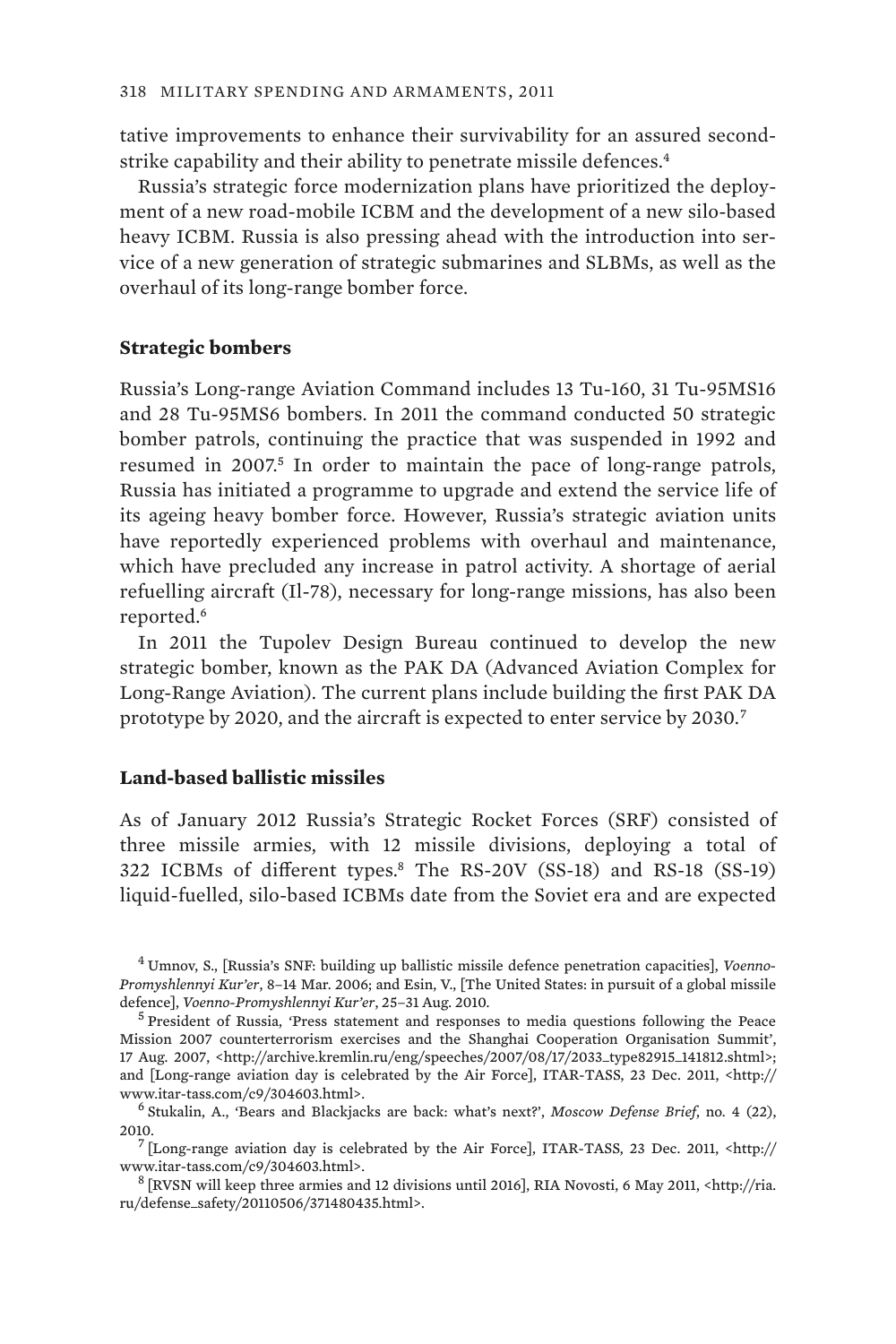to be taken out of service around 2020.<sup>9</sup> On 27 December 2011 an RS-18 was launched from the Baikonur space launch facility in Kazakhstan as part of a programme to extend the missiles' service life three times longer than originally planned.<sup>10</sup> In 2011 the Ministry of Defence announced that it had selected the Makeyev Design Bureau—traditionally a developer of SLBMs to begin design and development work on a new silo-based heavy ICBM to replace the RS-20V and the RS-18.<sup>11</sup>

The solid-fuelled, road-mobile RS-12M Topol (SS-25) ICBM is undergoing a service-life extension programme. Based on the results of two test launches conducted in 2011, the SRF announced that the RS-12M missile would remain on combat duty until 2019. In 2011 two test launches were conducted as part of the service-life extension programme. Based on the results of the tests, the SRF announced that the service life of the RS-12M missile would be extended until 2019.<sup>12</sup> One of the tests, on 3 September 2011, involved trials of a 'prospective combat payload', which some experts interpreted as referring to missile defence penetration aids.<sup>13</sup>

The RS-12 Topol-M (SS-27) has been developed in both road-mobile (RS-12M1) and silo-based (RS-12M2) versions.14 In 2010 the SRF abandoned production of the RS-12M1 in favour of a MIRVed variant, the RS-24 (SS-27 Mod 2), which can carry up to three warheads. The deployment of the first regiment, consisting of nine RS-24s, was completed in August 2011.<sup>15</sup> Another six RS-24 missiles were deployed in December 2011.<sup>16</sup>

### **Ballistic missile submarines and sea-launched ballistic missiles**

As of January 2012 the Russian Navy operated a total of 10 nuclearpowered ballistic missile submarines (SSBNs), six of which were operation-

9 Isby, D. C., 'Russia to develop new heavy ICBM', *Jane's Missiles and Rockets*, vol. 15, no. 5 (May 2011), p. 16. 10 Russian Ministry of Defence, Information and Public Relations Service, [The RS-18 ICBM

launched from Baikonur], 27 Dec. 2011, <http://www.function.mil.ru/news\_page/country/more. htm?id=10865745@egNews>; and 'RS-18 ICBM to serve three times the planned operational life', Jane's Missiles and Rockets, vol. 15, no. 10 (Oct. 2011), p. 6.

<sup>11</sup> Litovkin, V., [The military is waiting for the 5th generation missiles], *Izvestiya*, 13 May 2011; and Kovalenko, D., [Against the BMD], *Vzglyad*, 16 Dec. 2011.

<sup>12</sup> Russian Ministry of Defence, Information and Public Relations Service, [A successful test launch of the RS-12M 'Topol' missile was conducted from Plesetsk], 2 Sep. 2011, <http://www. structure.mil.ru/structure/forces/strategic\_rocket/news/more.htm?id=10679038@egNews>; and 'Topol ballistic missiles may stay in service until 2019', RIA Novosti, 28 Oct. 2011, <http://en.rian.ru/ mlitary\_news/20111028/168206957.html>.<br><sup>13</sup> 'Old Topol is tested with a new warhead', Russian Strategic Nuclear Forces Blog, 3 Sep. 2011,

 $\cdot$ http://russianforces.org/blog/2011/09/old\_topol\_is\_tested\_with\_a\_new.shtml>. $^{14}$ Lennox, D. (ed.), Jane's Strategic Weapon Systems (IHS Global Limited: Coulsdon, 2011), p. 175. $^{15}$  Richardson, D., 'Russia places fi

*Rockets*, vol. 15, no. 10 (Oct. 2011), p. 6.<br><sup>16</sup> Russian Ministry of Defence, Information and Public Relations Service, [Two more divisions

will be equipped with the state-of-the-art 'Yars' missile complex], 19 Dec. 2011, <http://www. structure.mil.ru/structure/forces/strategic\_rocket/news/more.htm?id=10854015@egNews>.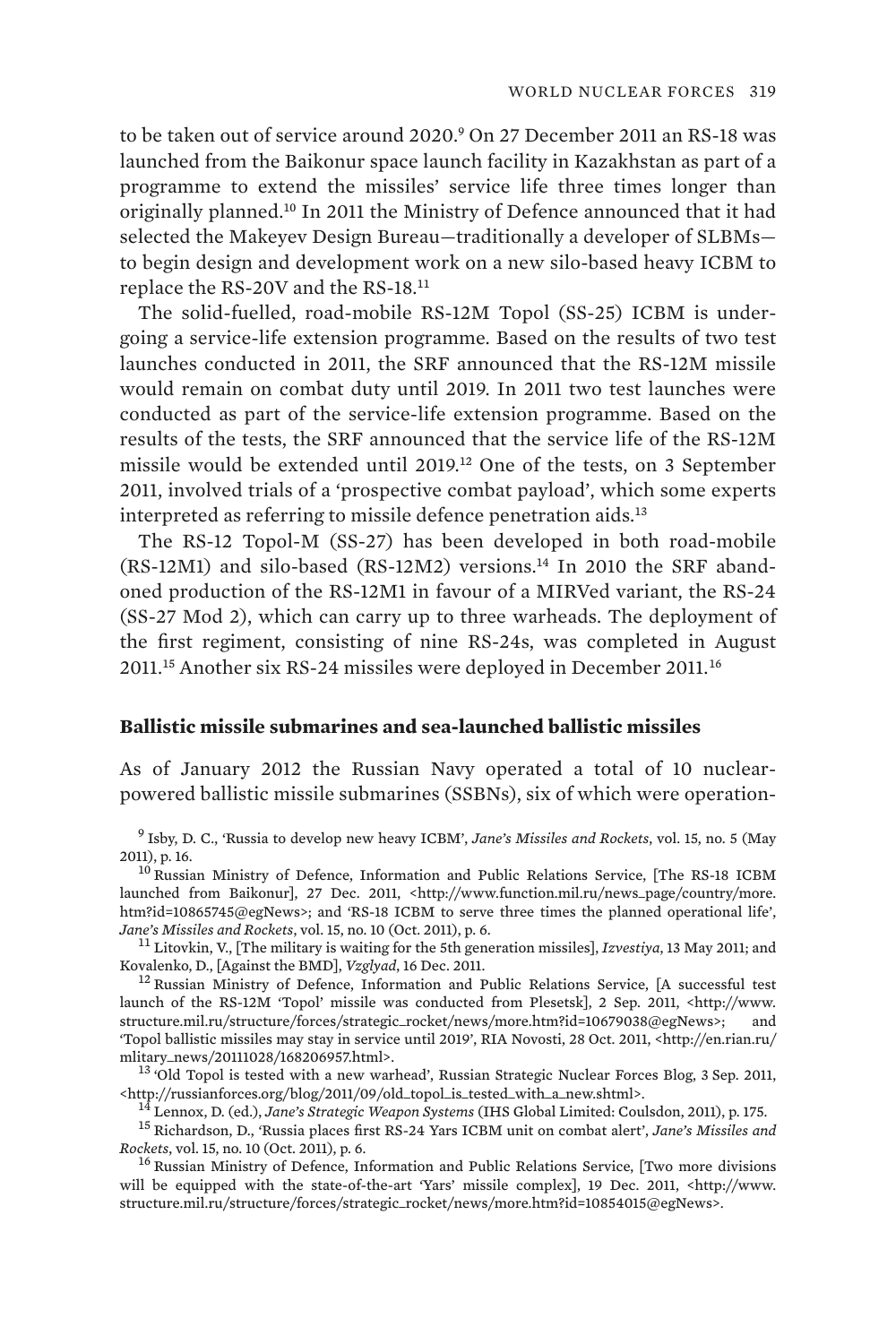ally deployed. Three Delta III class (Project 667BDR Kalmar) submarines, each carrying 16 RSM-50 SLBMs, were assigned to the Pacific Fleet, and six Delta IV class (Project 667BDRM Delfin) submarines, each carrying 16 RSM-54 SLBMs, were assigned to the Northern Fleet. On 29 December 2011, one of the Delta IV Class SSBNs, the K-84 *Ekaterinburg*, caught fire in its floating dry dock during maintenance. The fire damage was not expected to be repaired before mid-2014.<sup>17</sup> As of January 2012, two other Delta IV class submarines were undergoing overhauls. In addition, one Typhoon class (Project 941 Akula) submarine was being kept for use as a test platform.<sup>18</sup>

Successful launches of the new R-29RMU2.1 'Liner' SLBM, a variant of the RSM-54 Sineva (SS-N-23 Skiff ) SLBM, were conducted on 20 May by K-84 *Ekaterinburg* and on 29 September 2011 by K-114 *Tula*. The new missile reportedly can carry up to 10 warheads of different yields as well as missile defence countermeasures.<sup>19</sup>

Russia is pressing ahead with the introduction into service of a new class of SSBN, the Project 955 Borei. The lead boat in the class, the *Yurii Dolgorukii*, successfully finished sea trials in December 2011 and is expected to enter service in 2012. The second boat in the class, the *Aleksandr Nevskii*, will continue its trials in 2012<sup>20</sup>

Each of the Borei class submarines will carry 16 SLBMs of a new type, the three-stage, solid-fuelled RSM-56 Bulava. Serious technical problems related to the poor quality of missile components led to an administrative reorganization of the Bulava's development programme in 2009–10. In 2011 the Russian Navy conducted four successful flight tests of the Bulava, including a salvo launch in the White Sea of two missiles on 23 December  $2011<sup>21</sup>$  After the successful salvo launch, the Bulava missile was officially approved for service with the Russian Navy.<sup>22</sup>

<sup>&</sup>lt;sup>17</sup> There were conflicting reports about whether the submarine's reactors had been shut down and its ballistic missiles removed prior to the fire. Safronov-Jr., I., [The "Ekaterinburg" submarine is promised to be back in service by 2014], *Kommersant*, 13 Jan. 2012, <http://www.kommersant.ru/

doc-y/1849693>.  $18 \cdot \text{Russia set to keep Typhoon class nuclear subs until } 2019 - \text{Navy'}$ , RIA Novosti, 7 May 2010, <http://en.rian.ru/mlitary\_news/20100507/158917310.html>. 19 'Liner SLBM explained', Russian Strategic Nuclear Forces Blog, 4 Oct. 2011, <http://russian

forces.org/blog/2011/10/liner\_slbm\_explained.shtml>; and Richardson, D., 'Liner SLBM completes its trials programme', *Jane's Missiles and Rockets*, vol. 15, no. 12 (Dec. 2011), p. 5. 20 [The 'Yurii Dolgorukii' submarine is about to enter service with the Russian strategic nuclear

Navy], ARMS-TASS, 11 Jan. 2012, <http://www.arms-tass.su/?page=article&aid=102458&cid=44>. 21 'Yuri Dolgoruky launches its first Bulava missile', *Jane's Missiles and Rockets*, vol. 15, no. 8 (Aug.

<sup>2011),</sup> p. 9; 'Russians practice submerged salvo launch of Bulava missile from *Yuri Dolgoruky*', *Jane's Missiles and Rockets*, vol. 16, no. 1 (Jan. 2012), p. 3; and Kramnik, I., 'Russia completes Bulava missile testing', Voice of Russia, 29 Dec. 2011, <http://english.ruvr.ru/2011/12/ 29/63127625.html>.<br><sup>22</sup> 'Bulava missile completes flight tests, ready to deploy', RIA Novosti, 27 Dec. 2011, <http://en.

rian.ru/mlitary\_news/20111227/170516131.html>.